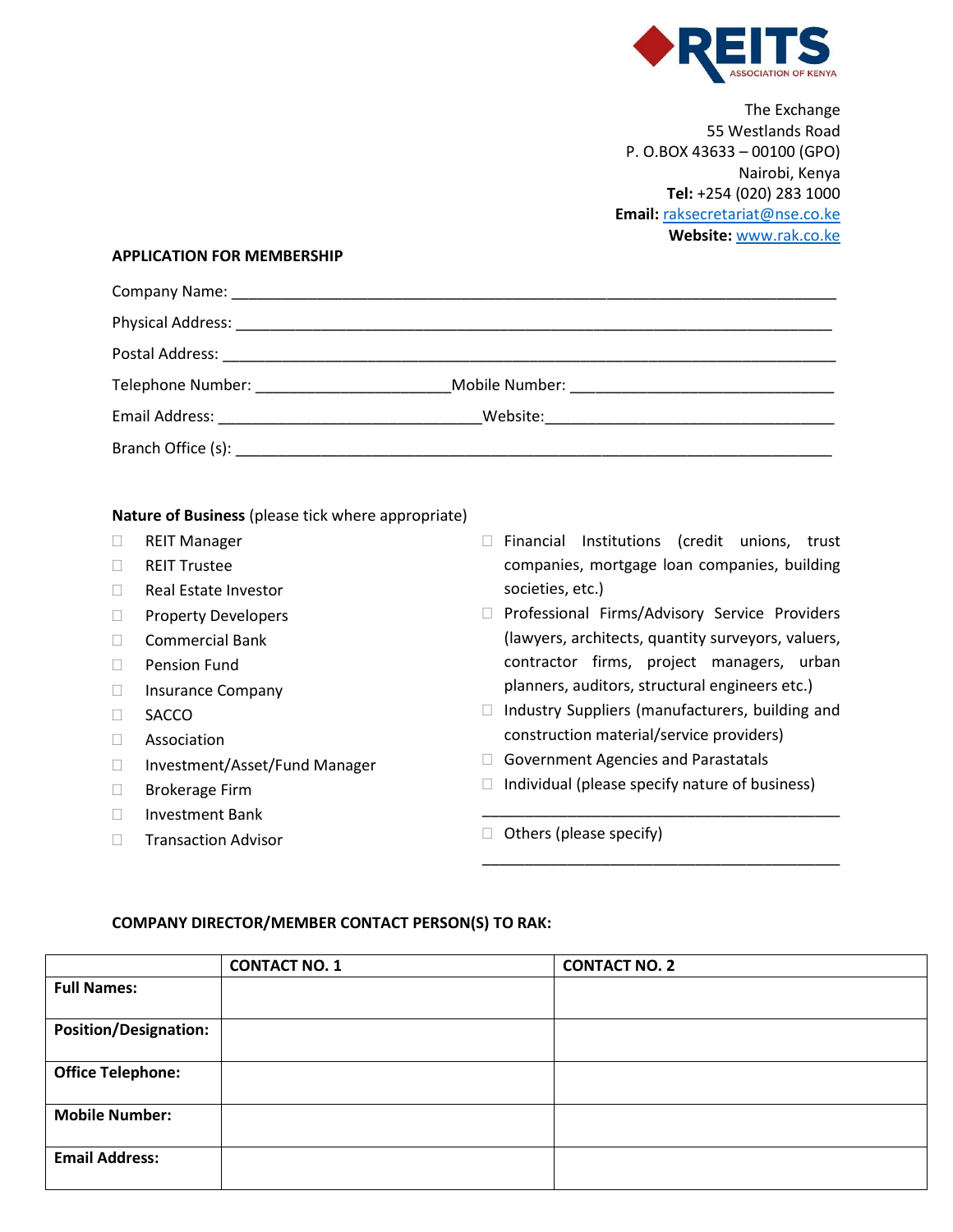## **MEMBERSHIP CATEGORIES**

| *Please tick against your preferred category of interest. More information on membership categories<br>are provided further below |                                       |                                         |                                        |
|-----------------------------------------------------------------------------------------------------------------------------------|---------------------------------------|-----------------------------------------|----------------------------------------|
|                                                                                                                                   | <b>CORPORATE</b><br><b>MEMBERSHIP</b> | <b>ASSOCIATION</b><br><b>MEMBERSHIP</b> | <b>INDIVIDUAL</b><br><b>MEMBERSHIP</b> |
| <b>TOTAL FEE</b>                                                                                                                  | Kshs. 100, 000                        | Kshs. 50, 000                           | Kshs. 10, 000                          |

#### **MEMBERSHIP QUALIFICATION**

The procedure for application for membership shall be as follows:

- Applicants shall complete this form and remit the applicable subscription fees
- The Membership and Events Sub-Committee shall approve all applications subject to no objections raised by the Main Committee. Any applications submitted that are rejected will have their fees reimbursed in full.
- Companies must provide a copy of their company Certificate of Registration/Incorporation and Individuals must provide a copy of their Identification Card upon submission of a completed form and remittance of applicable subscriptions fees.

## **SUBSCRIPTION FEES ARE PAYABLE TO:**

|                                | Account name: REITS ASSOCIATION OF KENYA |  |  |
|--------------------------------|------------------------------------------|--|--|
| Bank:                          | Co-operative Bank Kenya                  |  |  |
| Branch:                        | Westlands                                |  |  |
| <b>Branch Code:</b>            | 00011036                                 |  |  |
| Account number: 01120587895400 |                                          |  |  |
| Swift code: KCOOKENA           |                                          |  |  |

# **Qualification for Corporate Membership**

- Any company, partnership, government agency or other body/person involved in any of the following business areas: real estate investment trust, property development, real estate investment, investment banking, REIT trusteeship, REIT management, REIT promotion, fund management, stock brokerage or securities exchanges.
- The business should be incorporated.

# **Qualification for Association Membership**

- Any organization, alliance, coalition or other association dealing in real estate investment trust, property development, real estate investment, investment banking, REIT trusteeship, REIT management, REIT promotion, fund management, stock brokerage or securities exchanges
- No political party or other organization with political objectives shall be eligible.

# **Qualification for Individual Membership**

- Any individual doing business in the REITs sub sector and the real estate development industry in Kenya or any other country as permissible by the committee.
- The individual must be over 18 years old.